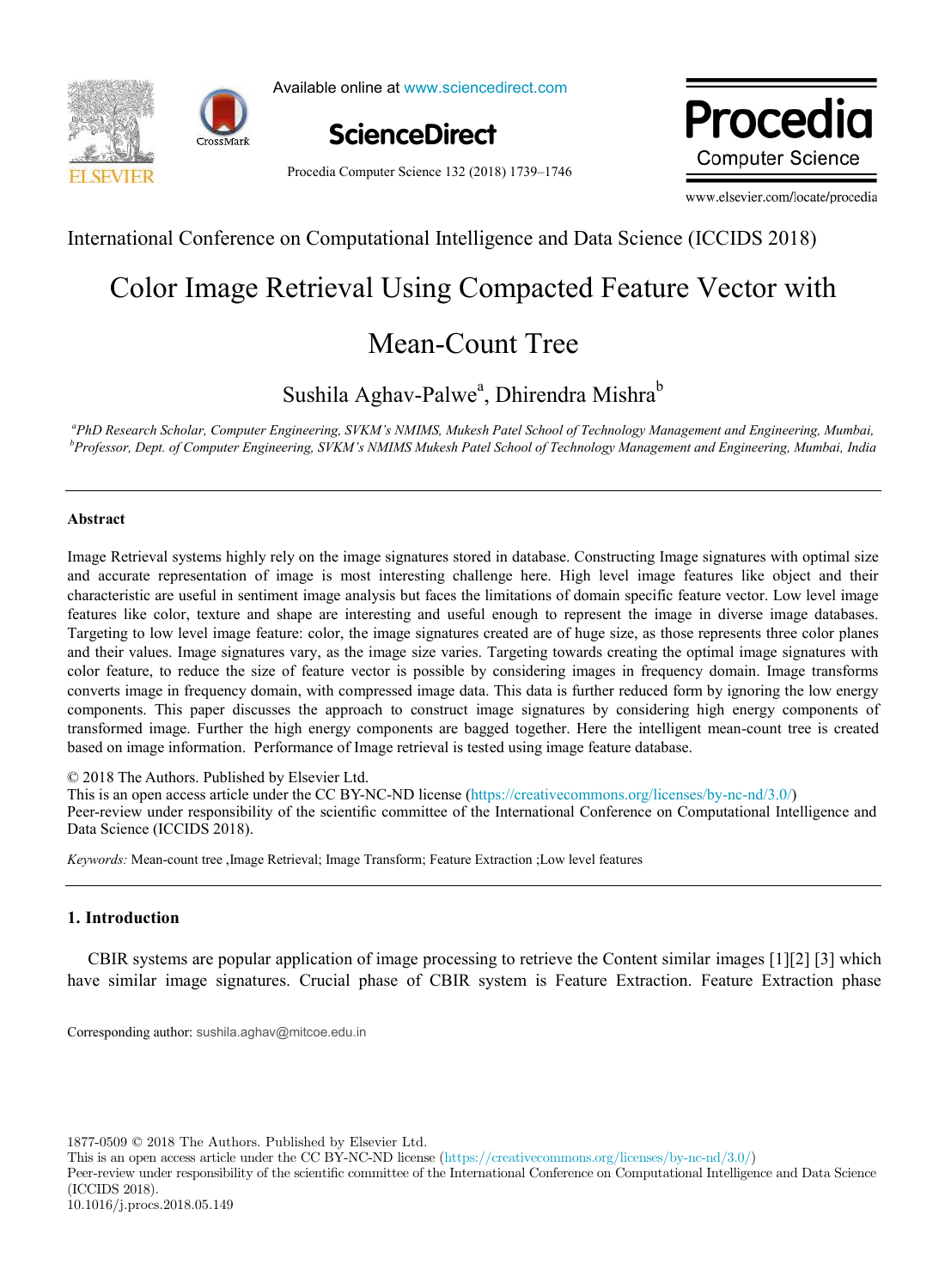extracts information hidden in image and represent it in the form of image signatures. If two image signatures are content wise similar, then those represents similar images. Major Image Features can be categorized as low level features and high level features. Various approaches are researched to create image signatures, which are helpful in retrieving similar images. Particularly low level features [1][2][3] like color, texture and shape are popular for representing images in terms of image signatures. In past few years the research was done for retrieving semantically similar images using High level feature components of image, and constructing image signatures based on those high level features like Objects inside image. Understanding semantics of image is dependents on the Object present in image and their relationships. High Level Feature extraction faces the limitation of huge Object corpus size. Low level features provide generous way to represent the any image despite of diverse image classes and type. This paper discuss the frequency domain feature extraction using Image Transforms. Major objective of the work is to create the feature vectors with good discriminative power and with reduced dimension. Here low level feature extraction of Color is used on transformed image. In Image transforms possesses energy compaction property, and are proved very useful to study image internals. They provide effective way to create compact image signatures, if high energy components are considered for feature vector generation. Many researchers have observed the usage of Low level Feature like Shape and Texture. But these features face the limitation of domain dependency and ambiguity. Also these features are not invariant to rotation and scaling. Low level feature Color provides effective way to represent image with the invariance to scaling, rotation and translation. So image signatures, if created by analyzing Color Feature Components and the pattern of color distribution, are effective in image retrieval. Pattern of Color distribution can be represented in variety of ways like color histogram, color correlgrams etc.

Mostly the statistical components are used to generate dimensionally reduced feature vector of minimal size. In [3][4][5][17] approaches Sectorization, Color Histogram, Vector Quantization are discussed to create feature vector with analysis of statistical components and with reduced dimensionality. But the statistical components used in these approaches represent the central tendency, which possess less discriminative power to distinguish between the images or to find similar images.

In CBIR, Feature vector, must be optimal enough and must possess good discrimination component. Understanding this fact, here discussed a new approach for feature vector generation using Mean–Count Tree. In mean-count tree, the statistical component-Mean is used to understand image. Instead of Global mean, n level means are calculated and stored in binary tree for feature vector generation. The tree holds n level means, which are calculated based on the pixel values of transformed color planes. LHS of the tree holds the Means of pixel with less values of global mean, RHS of tree holds the Means of pixels with greater values, than global mean.

In chapter 2, feature extraction using low level feature: color on transformed images is discussed. Different image transforms Hartly and Haar are analyzed for feature extraction creation, and its performance in image retrieval. Feature Vector preparation with Mean-Count Tree is discussed in chapter 3. Chapter 4 discusses about the Image database creation. Chapter 5 Discuss about the image retrieval performance evaluation, with the approach of Color feature extraction on transformed image with mean-count tree for feature vector preparation.

#### **2. Feature extraction using Image Transforms**

All Transform Domain Images when considering energy conservation property, provides effective way for optimal image signature generation. Different image transforms possesses different energy compaction property. We analyzed the energy compaction property of different transforms by ignoring 16, 32, 64…128 rows of bits with low energy components. If used the Transform Domain for feature extraction, Image with size  $N*N*3$  will be optimally represented by considering only High Energy components of feature vector. Walsh Image transform is discussed here,

Walsh transform matrix [1,11,18,19,26,30] is defined as a set of N rows, denoted Wj, for  $j = 0, 1, \ldots, N - 1$ , which have the following properties:

- Wj takes on the values +1 and -1.
- Wj[0] = 1 for all j.
- WjxWk' =0, for  $j \neq k$  and WjxWk' =N, for j=k.
- Wj has exactly j zero crossings, for  $j = 0, 1, ..., N-1$ .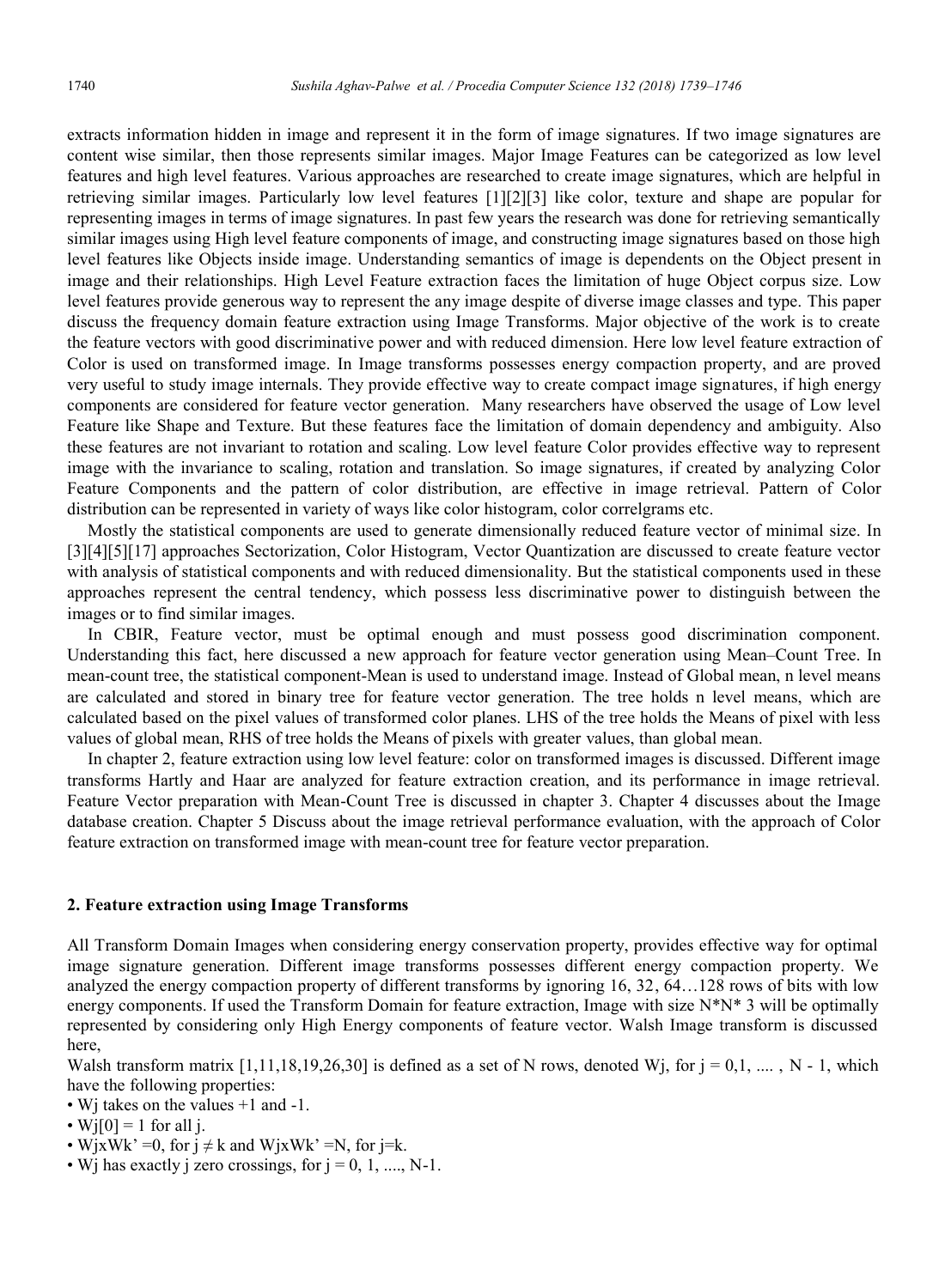• Each row Wj is even or odd with respect to its midpoint.

Walsh transform matrix is defined using a Hadamard matrix of order N. The Walsh transform matrix row is the row of the Hadamard matrix specified by the Walsh code index, which must be an integer in the range  $[0, \dots, N - 1]$ . For the Walsh code index equal to an integer j, the respective Hadamard output code has exactly j zero crossings, for  $j =$  $0, 1, \ldots, N - 1$ .

Hartly and Walsh transforms are analyzed for the energy compaction property by Ignoring 16, 32, 48, 64, 80, 96, 112, 128 rows of bits with low energy components and its effect on RGB Image. Fig 1. Shows the Mean square error is displayed of Image with low energy components ignored along with Image Distortion for Hartly Transform.



Fig. 1. Analysis of Image Quality Distortion, ,MSE Displayed for Images , with 16,32,48,64,80,96,112,128 low component bits ignored. (a) Hartly Transform, (b) Walsh Transform

In Fig.1, MSE for Hartly and Walsh transform is displayed. Distortion in Hartly transform and Walsh transform is similar for bits of rows ignored 32,48,64,80. Walsh transform posses less distortion than Hartly for bits 96,112. By using this analysis, it's observed that Image quality is retained, even if 64 low energy row bits are ignored in transformed image. While constructing Image signature, this finding is considered. So the Image Signature of image size  $[128*128]$  can be reduced to  $[128*(128-N)]$ , where N will be  $16,32,48,64$ . 128-N rows is called region of interest.

For Feature Vector creation with working on colour image, each color plane of transformed image is treated separately for feature vector creation. Methodology of feature vector creation is described in Fig.2, each image is represented by feature vector.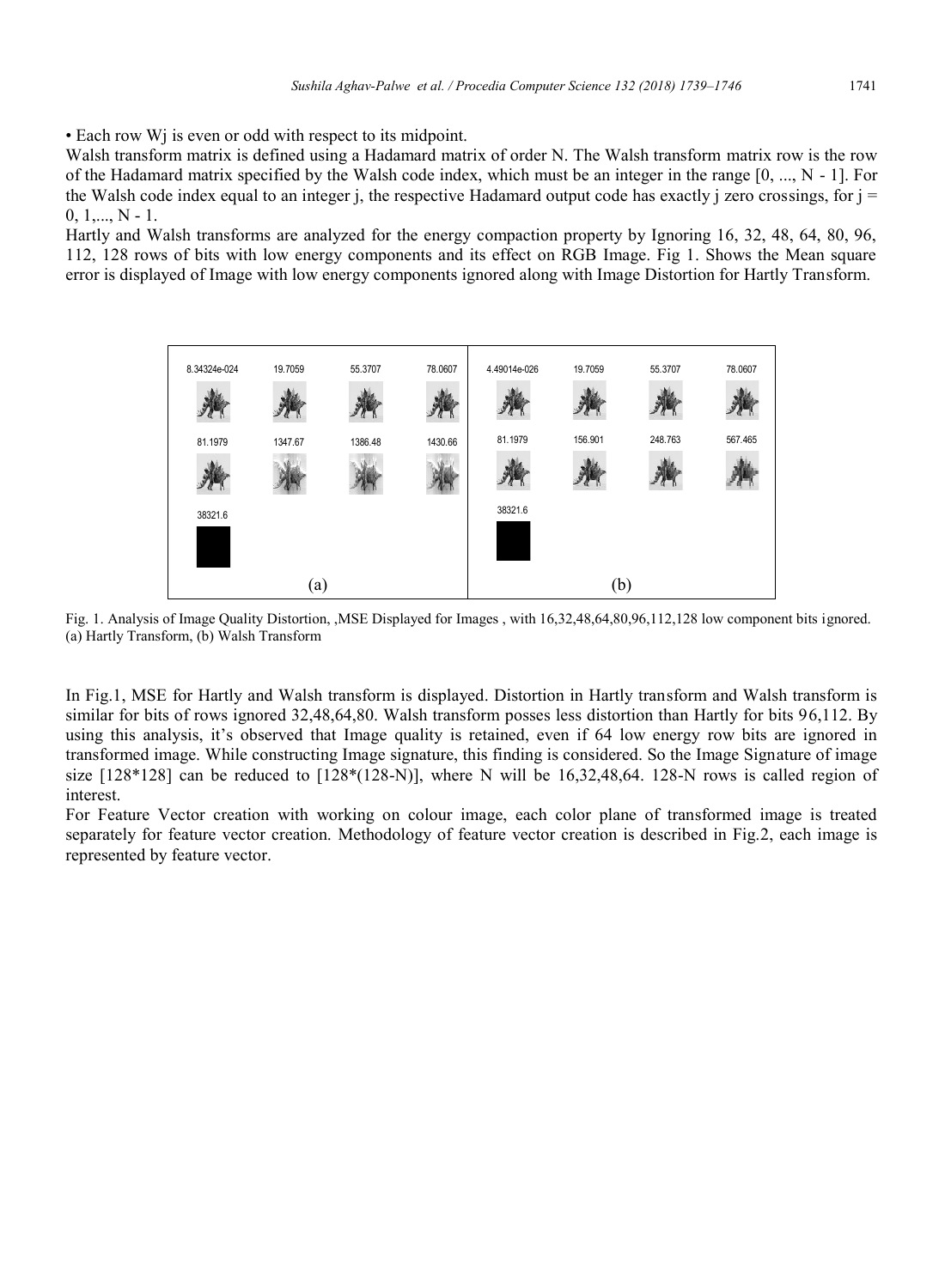

**Fig.2.** Feature Vector Preparation Methodology

# **3. Feature creation using Mean-Count Tree**

Mean Count Tree Construction as explained in Fig.3 is used to construct optimized feature vector. Here, the General mean of ROI image is calculated and considered as ROOT node. RHS of tree will have all pixel with energy value more than mean, and LHS of tree hold all pixels with energy value less than mean. Again the mean of LHS and RHS is calculated, and same method is repeated. Mean count tree evaluates the energy distribution and pixel quantization with level wise mean calculated.



**Fig.3.** Mean-Count Tree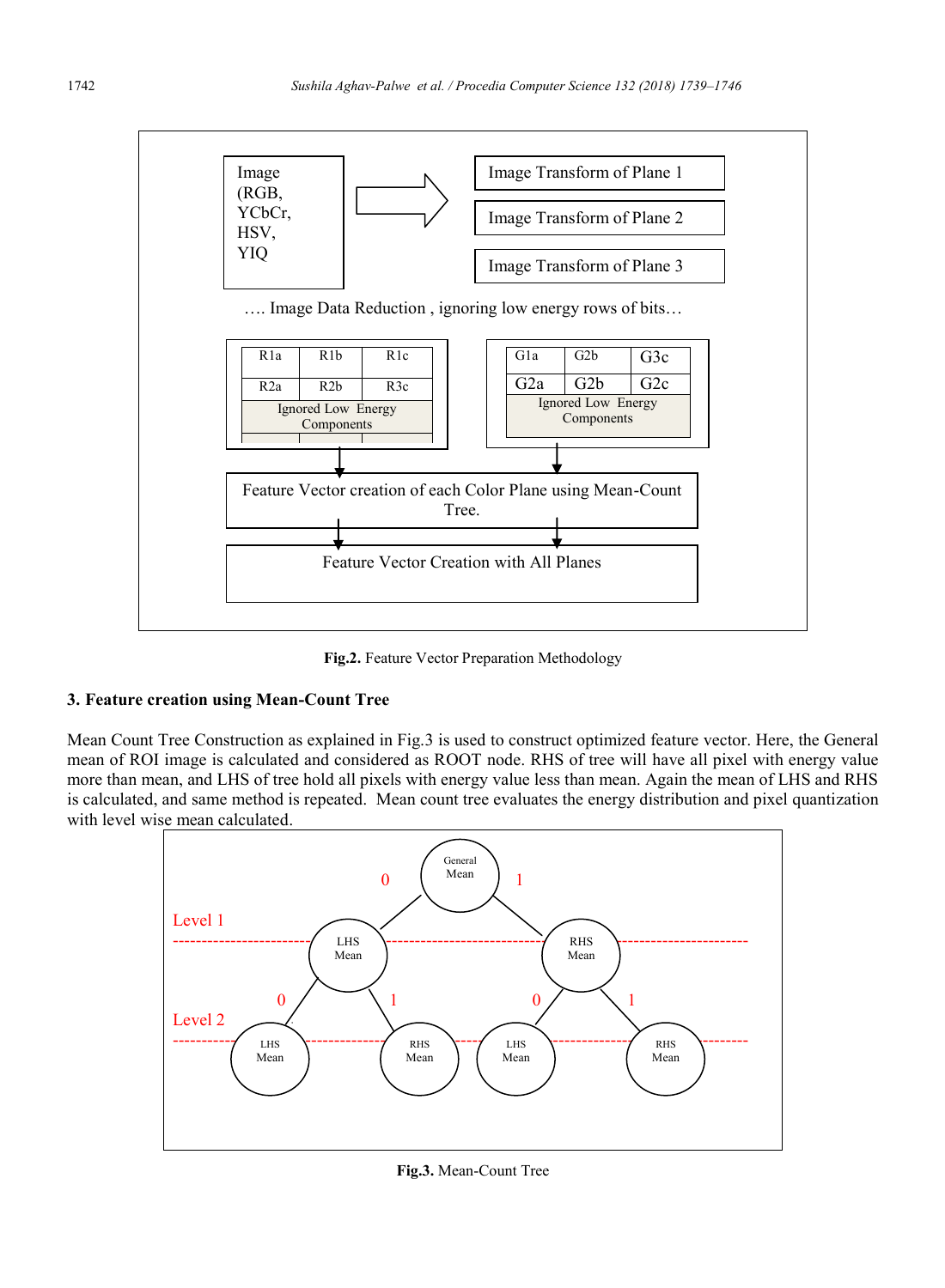Steps for Level Wise Mean Calculation and Tree Creation

- 1. Root Node :Calculate Global Mean of transformed Image for color plane 1[output of step 2 , in Fig.2] and assign it to root node
- 2. LHS: Identify Pixels with values less than Root, Calculate their Mean ,assign it to LHS node of Root
- 3. RHS: Identify Pixels with values greater than Root, Calculate their Mean, assign it to RHS node of Root
- 4. Repeat 2 and 3 for each node.
- 5. Exit when Count of Pixel < 30

Quantization is done by traversing the tree edges. Mean-Count Buckets are formed for each edge like:

- $0 = \{Mean(jixels on first level LHS)\}$
- $1=\{$  Mean, ( pixels on first level RHS $\}$
- 00={Mean( pixels on second level LHS of LHS)}
- $01 = \{$  Mean, ( pixels on second level RHS of LHS) $\}$
- 10={ Mean, ( pixels on second level LHS of RHS)}
- $11=\{$  Mean, ( pixels on second level RHS of RHS) $\}$

 $F(Color Plane1) = Values of Bucket {0,1,00,01,10,11}$ F (Color Plane2) = Values of Bucket  $\{0, 1, 00, 01, 10, 11\}$ F (Color Plane3) = Values of Bucket  $\{0, 1, 00, 01, 10, 11\}$  $FV = \{ F (CP1), F (CP2), F (CP3) \}$ 

Here, CP=Color Plane of Different Color Spaces.

Using Mean-Count tree, the pixels in each tree branch and mean of all values, is calculated and collected in feature vector. Separate Feature vector for each of three color planes are created. Combine Feature vector of all colors is created and Image retrieval and performance is tested.

# **4. Image Database Creation**

WANG image database [15] is tested for the discussed approach. Evaluated the retrieval performance for two image transforms on RGB image. 1000 Images of 10 different classes are tested for performance measurement.10 classes of images with 100 images of each class, are considered. 4 Feature vectors are created for each Image. Image retrieval is tested for each. Precision measure is used for testing performance. Following are Feature Vectors evaluated for each color space in Performance measurement.

FV Red:: Values of Bucket  ${0,1,00,01,10,11}$ 

- FV\_Green:: Values of Bucket {0,1,00,01,10,11}
- FV Blue:: Values of Bucket  ${0,1,00,01,10,11}$
- FV\_ALL:: {FV\_Red, FV\_Green, FV\_Blue}

Feature vector size is reduced in 2 steps, In first step, by ignoring low energy component, the size is reduced from  $[128*128]$   $\rightarrow$   $[128*(128-N)]$ , where N will be 16,32,48,64. In next step, this reduced feature vector is quantized using Mean-Count Tree. Feature Vector size will be  $2^{N-1}$ , where N will be levels in Tree. N=5 is demonstrated in performance meansurement.

# **5. Performance Measurement**

Euclidian Measure is popular measures for Image Similarity measurement [7]. Using Euclidian Measure performance of Image retrieval is measured for different feature vectors. Following performance measures are used to test the performance of the Image retrieval, Using Eq.1, Precision is evaluated for each color plane against Phase and Magnitude.

Precision = no of Images correctly retrieved/Total no of retrieved images (1)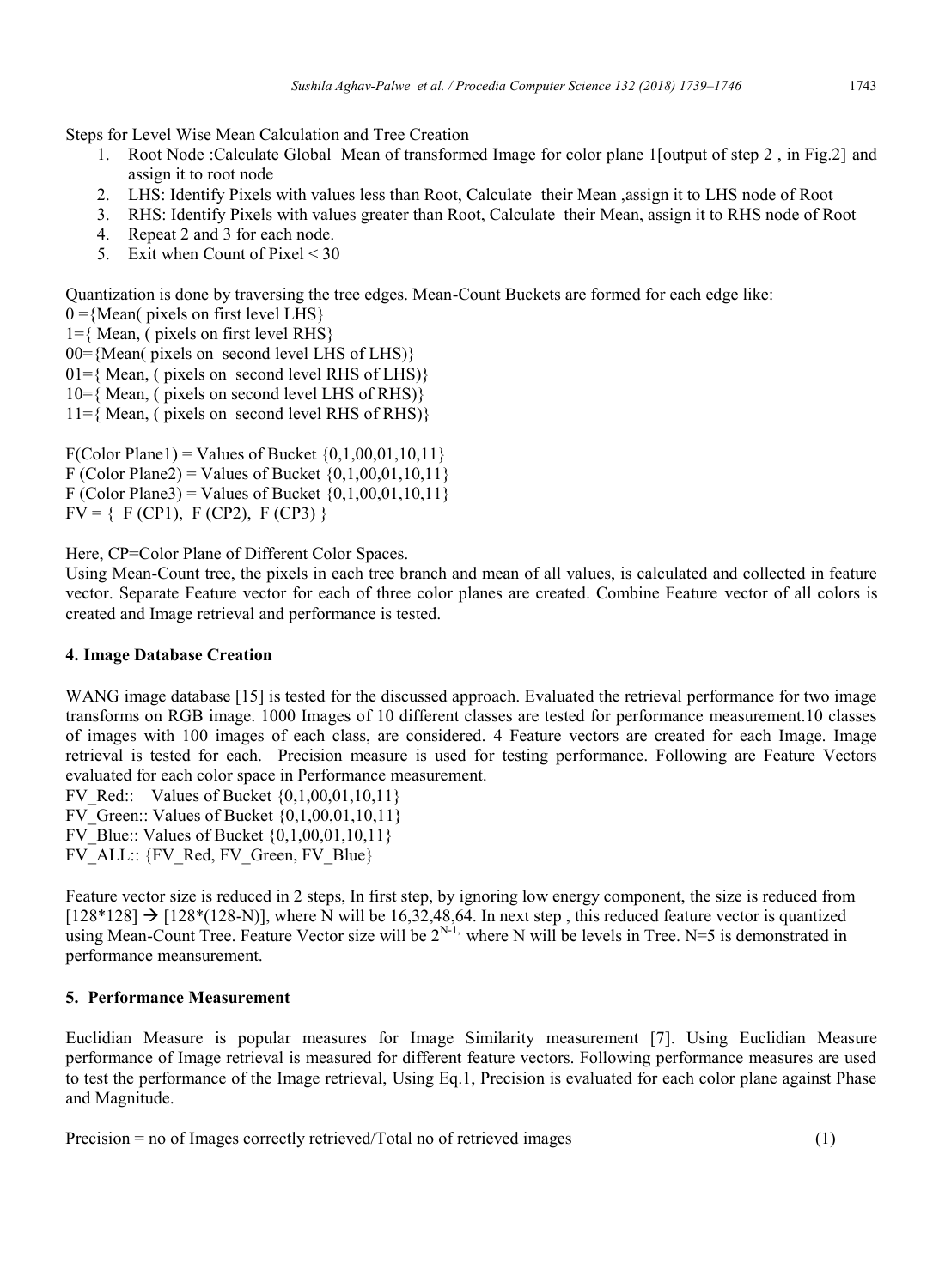





(b)



**Fig. 4** Performance of Image Retrieval(a)Comparison of Precision for Walsh Transform and Hartly Transform w.r.t Low energy components ignored(b) Comparison of Precision for Walsh Transform and Hartly Transform w.r.t Image Classes(c) Comparison of Precision for Walsh Transform and Hartly Transform w.r.t Facture Vectors(d) Comparison of Precision for different image classes with Walsh transform

As shown in Fig, 4 (a), Precision Graph comparing Feature vector created using Walsh and Hartly. All feature vectors are evaluated separately for RGB colour space by ignoring Low energy component's rows in sequence 16, 32, 48, 64, 80. In the graph Walsh Transformed Images are observed performing better for 48, 64 and 80 low energy component rows than the Hartly Transformed Image. For 16, 32 both the transform performs same for Image Retrieval. Understanding the Impact of Transform on Image Data, 16, 32 low energy rows can be ignored to reduce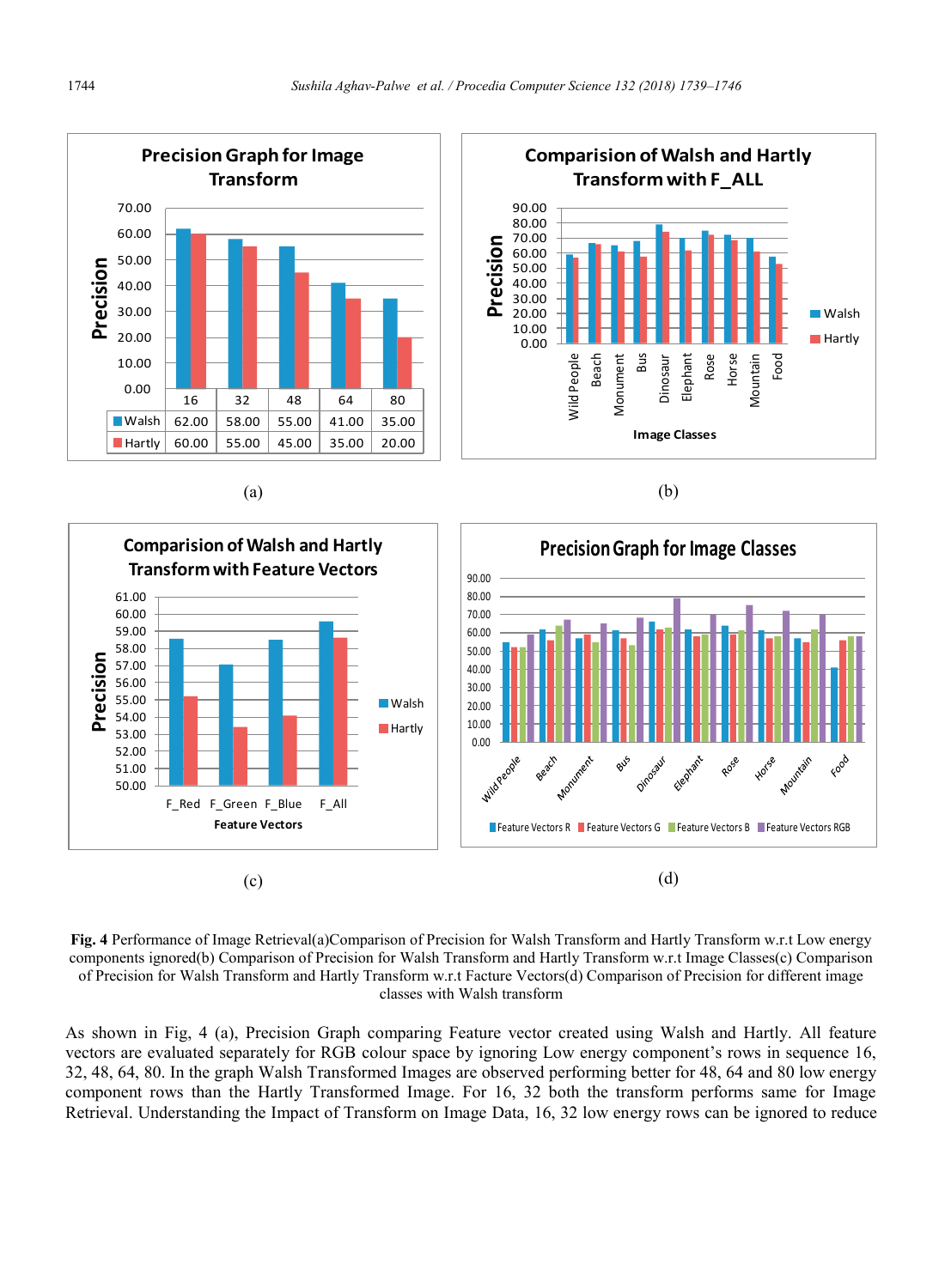the feature vector.

Fig 4 (b) shows the comparison of Precision for Walsh Transform and Hartly Transform w.r.t Image Classes considering 32 rows of low energy components ignored and F\_All. Image Classes: Dinosaur, Rose shows better retrieval performance than the other image classes. As per the observation, these classes possess less diverse objects and colour inside it.

As observed in Fig.4(c) Precision for Walsh Transform is better that Hartly Transform w.r.t Facture Vectors F\_Red, F\_Blue and F\_Green. F\_All shows better performance than the remaining feature vectors.

Fig, 4(d) shows the Precision graph of Image retrieval for Image Classes with Walsh Transform. FVRed,

FVBlue,FVGreen feature vectors individually tested for Image Retrieval FV\_ALL is also tested for Image Retrieval. F\_R and FRGB feature vectors are showing good retrieval performance as compared to FVGreen, FVBlue .It is unto 65% for classes "Beach", "Dinosaur" and "Rose".

## **6. Conclusion**

Image Transforms possess energy compaction property, which is effectively used to reduce the Image Feature Vector size. Performance of Image Retrieval observed on Walsh and Hartly transform, and tested their energy compaction property. Walsh Transforms performs better in Image Retrieval, when Feature vector is created based on that. Mean-Count Trees are applied on Transformed and Reduced Image Data, to extract the image data distribution Pattern with level-wise mean calculated. With this method entire image is represented using Mean-Count Tree, with dimensionally reduced feature vector. The compact feature vectors are generated using Image Transforms and Mean-Count Tree. Retrieval performance is successfully tested to observe effective use of Image Transform in Feature Vector Generation. Mean-Count Tree is successfully used for feature vector generation, and tested each generated feature vectors to analyze retrieval performance. When compared the performance Combine Feature vector, with individual color plane, by selecting random images of any class, FVRGB feature vector gives 70% and above precision. FVGreen and FVBlue performance observed less than FVRed. Feature vector created Ignoring 16, 32 rows gives better retrieval performance then 64, 80,112.Feture Vector is tremendously optimized by this multimodal approach of Image Transform Compaction property and Mean-Count Tree Data Representation.

### **1 References**

- [1] Dr.H.B. Kekre, Mr. Dhirendra Mishra, Mr. Anirudh Kariwala (2011), "Survey Of Cbir Techniques And Semantics". *International Journal of Engineering Science and Technology (IJEST)* **3(5).**
- [2] Dr. H..B. Kekre, Kavita Sonawane(2011) , Retrieval of Images Using DCT and DCT Wavelet Over Image Blocks*. (IJACSA) International Journal of Advanced Computer Science and Applications,* **2(10).**
- [3] Dr.H.B.Kekre, Dr. Sudeep D. Thepade, Shrikant P. Sanas, Sowmya Iyer (2011) ,"Shape Content Based Image Retrieval using LBG Vector Quantization." *(IJCSIS) International Journal of Computer Science and Information Security*, **9(12).**
- [4] Dr.H.B Kekre, Dhirendra Mishra, "CBIR using upper six FFT sectors of color images for feature vector generation"(2010), *International Journal of Engineering and Technology*, **2(2).**
- [5] Dr.HB Kekre, Dhirendra Mishra (2011), "Sectorization of Walsh and Walsh Wavelet in CBIR", *International Journal on Computer Science and Engineering (IJCSE)*, **3 (6).**
- [6] H.B.Kekre, Dhirendra Mishra(2010), "Performance comparison of density distribution and sector mean in Walsh transform sectors as feature vectors for image retrieval", *International journal of Image Processing (IJIP)* **4 (3)** .
- [7] Eugenio Di Sciascio, Augusto Celentano (1996), "Similarity Evaluation in Image Retrieval Using Simple Features", *Journal of Computing and Information Technology,* **4 (3).**
- [8] Ritendra Datta,Dhiraj Joshi,Jia Li and James Z. Wang(2008), " Image retrieval:Idea,influences and trends of the new age" *ACM Computing survey*, **40(2).**
- [9] Kato, T.(1992), "Database architecture for content based image retrieval in Image Storage and Retrieval Systems", *Proc SPIE* , **2185** :112-123.
- [10] Dr.H.B.Kekre, Dhirendra Mishra(2010), "Content Based Image Retrieval using Weighted Hamming Distance Image hash Value" *International conference on contours of computing technology.*
- [11] Ahmed J. Afifi and Wesam M. Ashour(2012), "Image Retrieval Based on Content Using Color Feature*", ISRN Computer Graphics*, **2012**
- [12] M. Porat and Y. Y. Zeevi(1988), "The generalized Gabor scheme of image representation in biological and machine vision," *IEEE Transactions on Pattern Analysis and Machine Intelligence*, **4(10)**: 452-468